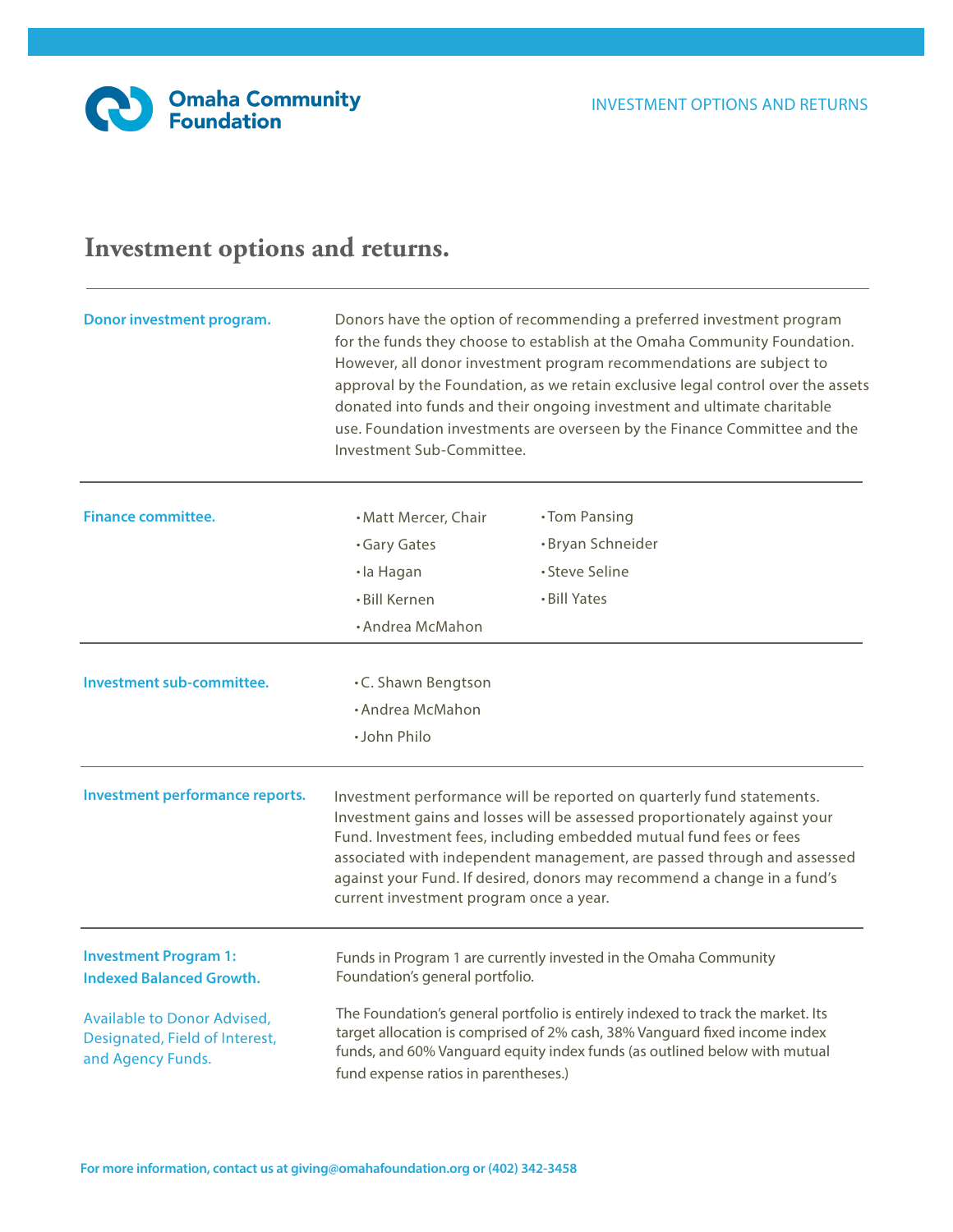## INVESTMENT OPTIONS AND RETURNS

| <b>Investment Program 1:</b><br><b>Indexed Balanced Growth</b>              | $\cdot$ Cash<br>2%                                                                                                                                                        | Cash                                                                                                                                                        |  |  |
|-----------------------------------------------------------------------------|---------------------------------------------------------------------------------------------------------------------------------------------------------------------------|-------------------------------------------------------------------------------------------------------------------------------------------------------------|--|--|
| continued.                                                                  | • Fixed Income                                                                                                                                                            |                                                                                                                                                             |  |  |
|                                                                             | 5%<br>25%<br>8%<br>· Equity                                                                                                                                               | Vanguard Short-Term Investment Grade Fund (0.07%)<br>Vanguard Total Bond Market Index Fund (0.035%)<br>Vanguard Total International Bond Index Fund (0.07%) |  |  |
|                                                                             | 25%                                                                                                                                                                       | Vanguard Institutional Index Fund (0.035%) large-cap blend<br>equity                                                                                        |  |  |
|                                                                             | 10%                                                                                                                                                                       | Vanguard Mid-Cap Value Index Fund (0.04) mid-cap US<br>equity                                                                                               |  |  |
|                                                                             | 5%<br>15%                                                                                                                                                                 | Vanguard Small-Cap Index Fund (0.04%) small-cap US equity<br>Vanguard Developed Markets Index Fund (0.05%) non-US<br>developed markets                      |  |  |
|                                                                             | 5%                                                                                                                                                                        | Vanguard FTSE Emerging Markets ETF (0.10%) non-US<br>emerging markets                                                                                       |  |  |
| <b>Investment Program 2:</b><br><b>Choose one of four</b><br>allocations.   | This program allows donors with funds of \$50,000 or more to advise the funds<br>to be invested in one of the four following Well Fargo Managed Allocation<br>Portfolios. |                                                                                                                                                             |  |  |
| <b>Available to Donor Advised</b>                                           | •Conservative Portfolio: 20% equity, 80% fixed income                                                                                                                     |                                                                                                                                                             |  |  |
| Funds of \$50,000 or more.                                                  | • Moderate Portfolio: 35% equity, 65% fixed income                                                                                                                        |                                                                                                                                                             |  |  |
|                                                                             |                                                                                                                                                                           | · Balanced Growth: 60% equity, 40% fixed income                                                                                                             |  |  |
|                                                                             |                                                                                                                                                                           | • Aggressive Equity: 80% equity, 20% fixed income                                                                                                           |  |  |
| <b>Investment Program 3:</b><br><b>Recommend independent</b><br>management. | fund.                                                                                                                                                                     | This program allows donors with funds of \$250,000 or more to recommend the<br>Foundation consider independent investment management for an individual      |  |  |
| Available to Donor Advised<br>Funds of \$250,000 or more.                   | submitted in writing.                                                                                                                                                     | All recommendations for use of an independent investment manager must be                                                                                    |  |  |